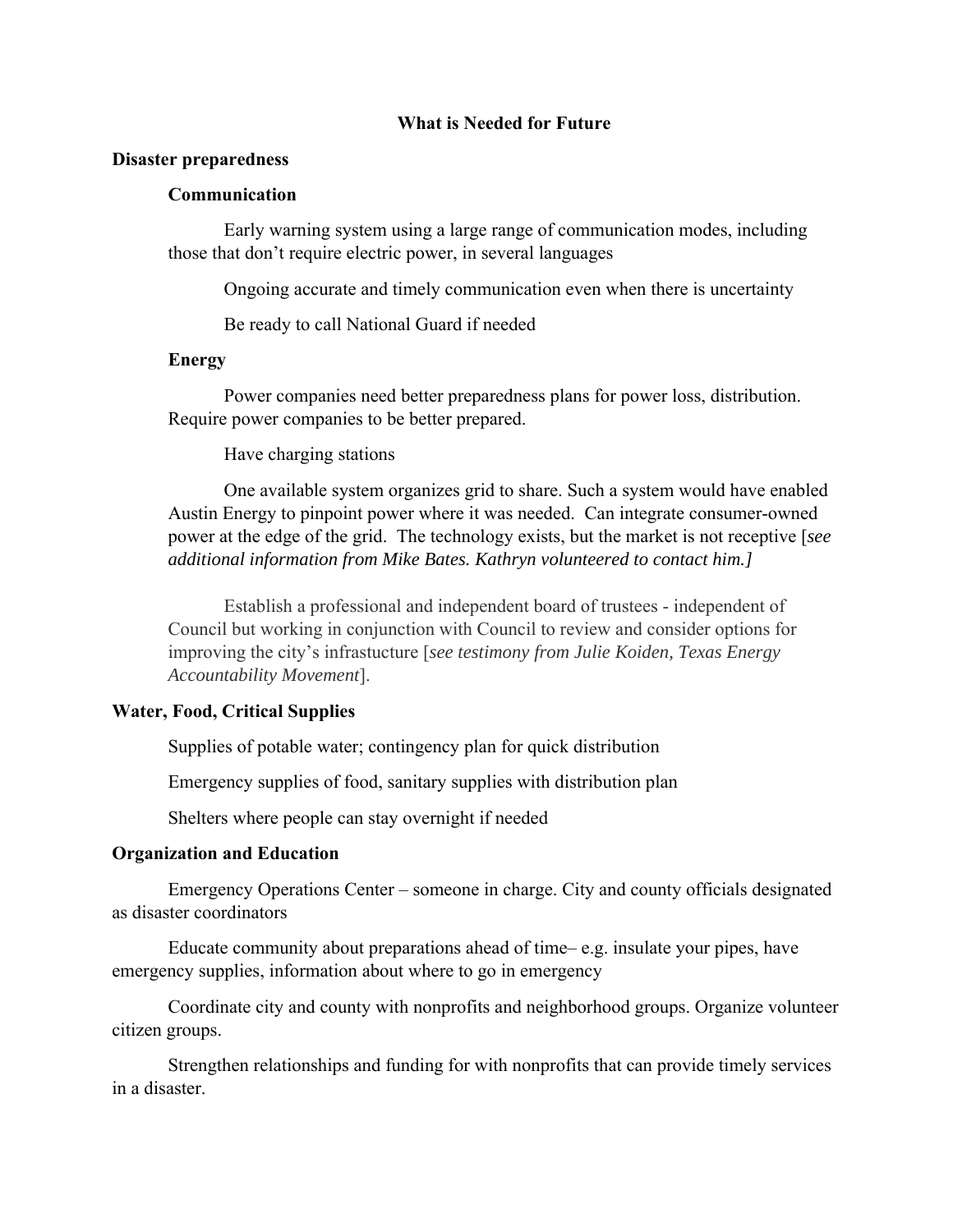Create Austin-specific video library re preparation for emergencies (e.g., how to turn off water)

## **Transportation**

Have a plan to coordinate city and TXDOT to connect outlying regions.

Equipment and supplies to clear ice from roads

Investments need to be made in vehicles

Store enough salt to clear roads in one storm, but someone else noted problems with salt polluting ground water

Special transit system for people with disabilities to bring water and food or emergency equipment.

## **Policy**

Policy to encourage on-site generating capacity for apartment buildings

Rebates for fire sprinkler insulation (much of damage was from sprinklers)

Explore video inspection procedures for minor repairs to speed up repair process

Institute city permit and fee waivers for repairs for limited period.

Require apartment buildings to have on-site property managers

Change building codes to require insulation or other means of protecting water pipes and heating against cold

Record keeping of medically vulnerable people in the city and county

# **Disaster planning needs to address inequities in community**

**[***fill in from the Central Health Equity Policy Council*]

Involve organizations and individuals from the eastern crescent in planning

#### **Mitigation**

Water damage to many properties; people need assistance

Funds to cover upgrades to insulate and protect against future cold spells that are not covered by insurance.

People need help getting claims for insurance submitted and paid

# **Mental Health**

Feelings of uncertain anxiety may be mitigated if citizens gain a sense of control through better preparedness training and access to supplies, proactively